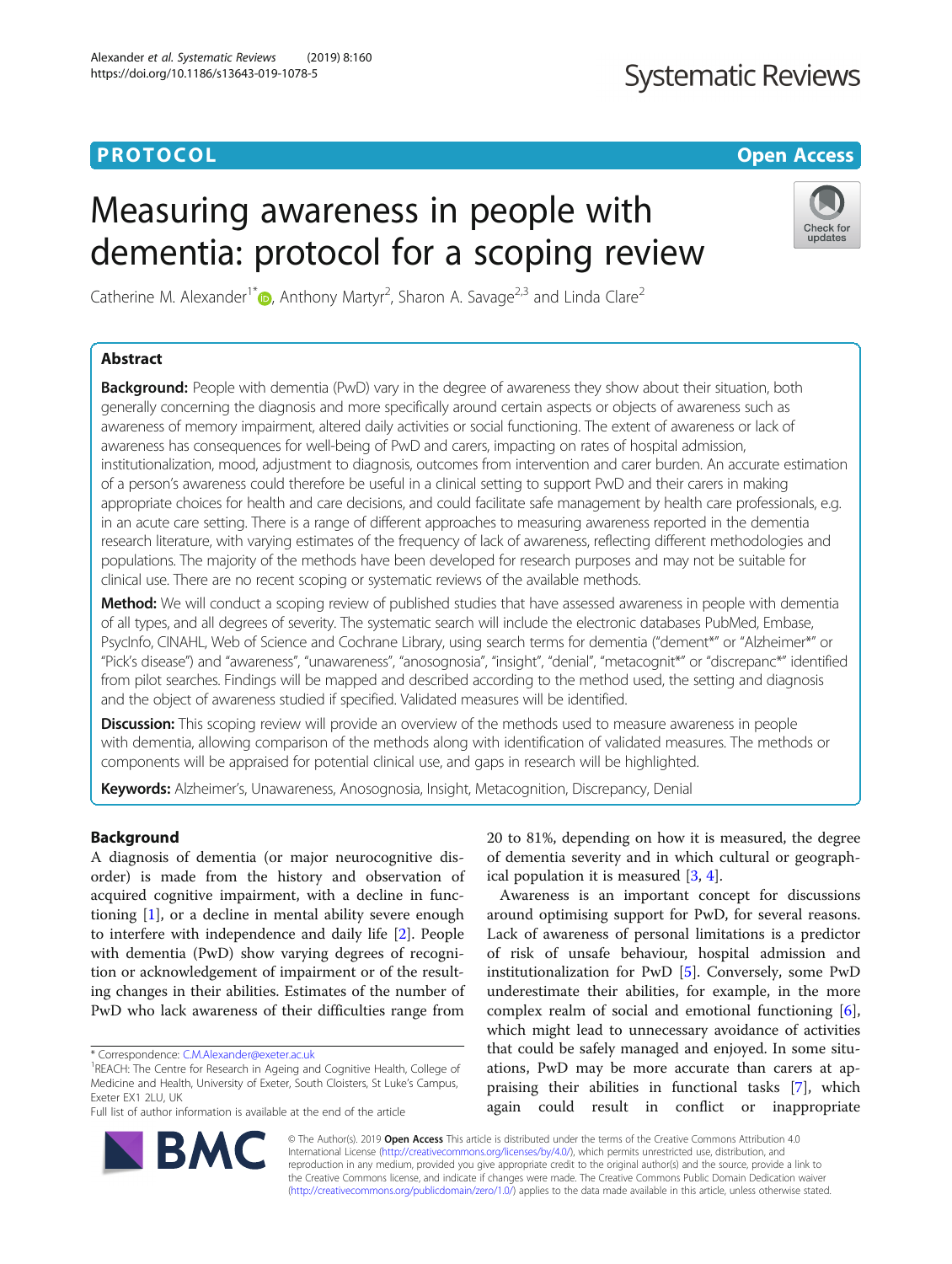restrictions. Lack of awareness of performance or functioning is associated with increased stress for the carer [[8,](#page-4-0) [9](#page-4-0)] and poorer perceived quality of relationships with the person with dementia [[10](#page-4-0)] which may indirectly impact negatively on quality of life for PwD [[11\]](#page-4-0).

Accurate measurement of awareness could lead to a better understanding of the individual's experience, and a tailored approach to planning of everyday care and activities. Awareness is not routinely assessed in the diagnosis or structured reviews of dementia, but this could be beneficial in a healthcare setting, possibly enabling improved communication and involvement in personal health care decisions. Appreciating the unique perspective of the person with dementia would facilitate health care professionals and family carers in offering personcentred care. Higher awareness has been associated with better outcomes of cognitive rehabilitation [\[12\]](#page-4-0), and ratings could be used to select appropriate interventions. Ability to measure changes in awareness over time would also be relevant for care reviews or perhaps in assessing the impact of interventions. Distinct from a judgement of capacity which is based on sufficient memory and understanding to make a specific decision at a point in time, information about a person's awareness might help in an acute care setting. For example, understanding a person's level of awareness may assist in management decisions around home discharge or selfadministration of medication or could contribute in later-stage dementia to "best interest" decisions.

The literature includes a range of terms to describe awareness and similar, related concepts derived from differing theoretical models. "Anosognosia" was initially used to define a specific neurological deficit [\[13](#page-4-0)], but has now been broadened to describe a lack of awareness of deficits in different conditions, including dementia, and over a range of domains [\[14](#page-4-0)]. "Insight", originating from psychiatry, is used sometimes interchangeably with awareness, or sometimes as the wider awareness of having a clinical condition and its implications [\[15\]](#page-4-0). "Denial" of symptoms or diagnosis suggests psychological factors and personality traits influencing acceptance of the condition  $[16]$  and can present as a lack of awareness in dementia. "Metacognition" has been used to describe self-awareness [\[17](#page-4-0)] and implies self-reflection, which may lead to acknowledgement of the condition and its impact. Awareness has sometimes been measured as a global construct but ideally should be construed as meaning awareness of something, which can be described as an "object" of awareness, e.g. awareness of memory problems, of functioning in daily activities or of physical symptoms, or of social and emotional functioning [\[15](#page-4-0)]. The object should be specified in research studies as it influences the degree of awareness elicited [\[6\]](#page-4-0). Awareness of different objects may operate at different "levels", i.e. registering and responding to basic sensory information, monitoring performance as it takes place, making evaluative judgements or making general appraisals of the situation [\[18](#page-4-0)]. Awareness can also be implied through observed responses and behaviour rather than explicitly shown, although few studies have measured this [\[19](#page-4-0), [20](#page-4-0)].

We will use the term "awareness" as a broad and neutral term encompassing the phenomena, or clinical manifestations, uniting these concepts. We define this as "the ability to hold a reasonable or realistic perception or appraisal of, and/or respond accordingly to, a given aspect of one's environment, situation, functioning or performance" [\[21](#page-4-0)] p., 20. This description allows for discussion of retained awareness or reduced awareness, as well as accommodation of cognitive models which include explicit and implicit awareness [\[20](#page-4-0)]. It also supports the idea of neurological and psychosocial influences, with awareness across a range of different objects [\[22\]](#page-4-0) and at different levels [[18](#page-4-0)].

A range of methods have been devised to measure awareness in dementia, mainly in research settings, with a minority developed specifically for clinical use, for example, the Structured Interview for Insight and Judgment in Dementia [[5\]](#page-4-0) and the Abridged Anosognosia Questionnaire [\[23](#page-4-0)]. Both quantitative and qualitative research approaches have been used, mainly with people with early-stage dementia. Some observational techniques are particularly suited to measuring awareness in people with more severe dementia, in a residential setting [\[24](#page-4-0)]. Quantitative measures of awareness are typically based on either ratings from clinician interviews [[25\]](#page-4-0) or questionnaires measuring a discrepancy between participant and informant ratings [[26](#page-4-0)], or the discrepancy between self-rating and performance on a cognitive or functional task [\[7](#page-4-0)]. Different judgements may be required by the participants, e.g. reporting severity of problems, frequency of problems and changes in abilities such as no longer managing finances or cooking, over different durations of time or in comparison to healthy individuals. The resultant score may be presented on a scale of awareness [\[27\]](#page-4-0) or as a dichotomous result, i.e. aware or unaware [\[28](#page-4-0)]. Multi-dimensional measures of awareness have been used to provide comprehensive information [[8\]](#page-4-0) but are lengthy and would be unsuitable for use in a clinical setting. Other methods have been developed to measure awareness in different populations, e.g. post-traumatic head injury, but may not be appropriate for use in a typically older age group with a progressive condition such as dementia.

To fully appraise the most appropriate methods for measuring awareness in a clinical setting, it would be helpful to have an overview of the approaches taken across the range of settings, and with people at differing stages of dementia. A preliminary search of the literature finds older reviews of methods and measures [\[29\]](#page-4-0), and more recent systematic reviews that look at different aspects of awareness, e.g.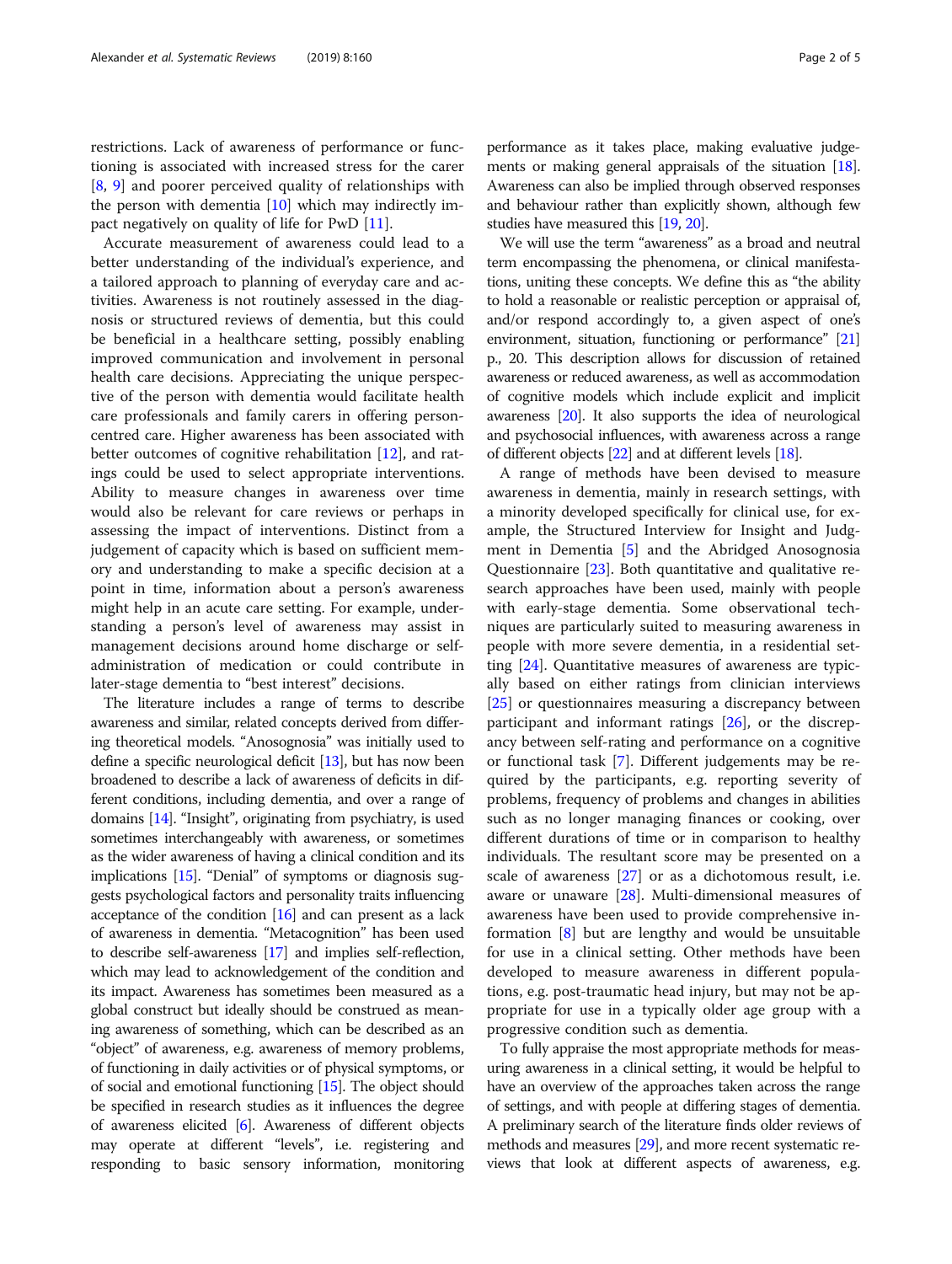concepts of awareness in dementia [\[30\]](#page-4-0), more narrowly defined reviews  $[4, 31]$  $[4, 31]$  $[4, 31]$  $[4, 31]$  and narrative reviews  $[17, 32]$  $[17, 32]$  $[17, 32]$  $[17, 32]$ . To date, we have found no recent comprehensive systematic reviews or scoping reviews in English, of methods of measuring awareness in dementia.

We will therefore conduct a scoping review to map the literature concerning original studies that measure awareness in people with dementia. This will give an overview of the breadth of methods used and allow exploration of the characteristics and utility of the methods. A scoping method has been chosen as, whilst conducted in a rigorous and systematic way, it allows flexibility to include quantitative and qualitative studies, as well as case studies, which reflect clinical and research practice for assessing awareness. We will also identify the validated measures in use, allowing further appraisal of these methods and components, in consideration of potential clinical use. We will follow the Preferred Reporting Items for Systematic Reviews and Meta-Analyses (PRISMA) guidelines for conducting the review and preparing the report [[33](#page-4-0)–[35\]](#page-4-0).

# Methods/design **Objectives**

This scoping review seeks to answer the question "What methods and measures are used to assess awareness in people with dementia, and what are the characteristics and utility of each method?" We will systematically scope the literature, following the framework outlined initially by Arksey and O'Malley [[36](#page-4-0)], with further guidance from later publications [\[35](#page-4-0), [37](#page-4-0), [38\]](#page-4-0). This will result in mapping the literature to allow an overview and description of the methods, and provide a platform for future studies.

Alongside studies on awareness, the review will include studies using alternative terminology of "anosognosia", "insight", "denial", "unawareness", and "metacognition" in PwD, as these terms are also used in the literature, as previously discussed, along with studies that measure the discrepancy between self- and informant ratings of relevant issues, or discrepancy between self-rating and objective performance, where this has been interpreted as a measure of awareness. We will include studies addressing any object of awareness, e.g. awareness of memory or of activities of daily living and other objects, as well as studies that do not specify a particular object.

### Search strategy

A search of relevant, peer-reviewed, published literature will be made from the following electronic bibliographic databases: PubMed, Embase, PsycInfo, Cumulative Index to Nursing and Allied Health Literature (CINAHL) complete, Web of Science Core collection, Cochrane Library. The following search terms were developed for use from earlier pilot searches with identification of keywords from relevant articles, and in consultation with experienced researchers and librarians: (dement\* OR Alzheimer\* OR "Pick's disease") AND (aware\* OR unaware\* OR anosognosia OR insight OR denial OR metacognit\* OR discrepanc\*), with unlimited date range and no language restriction (see attached search strategy Additional file [1\)](#page-3-0). We included "Pick's disease" as an additional term (whilst excluding Niemann Pick), to find older studies of frontotemporal dementia that may have used this diagnostic label, as pilot searches showed that it was not otherwise detected using the search terms dement\* and Alzheimer\*. Duplicate records will be removed. Titles/abstracts will be screened for removal of irrelevant articles. The remaining full texts will be examined according to pre-arranged eligibility criteria to produce a list of the final articles to include in the review. Title and abstract screening will be performed independently by two researchers, and at full text screening, a second researcher will screen a 10% sample of the articles for selection. Any differences will be discussed and, if required, resolved by consultation with a third senior researcher. To prevent conflicts of interest, review team members who have authored reports of studies being considered for inclusion at any stage of the selection process will not be involved in decisions about the inclusion of those studies.

# Study selection

# Population

We will include studies measuring awareness (or equivalent term) in people with a clinical diagnosis of dementia, of any type or severity of dementia. Studies will be included from community, outpatient, in-patient and residential settings, with no limitations of age, gender or ethnicity. Studies reporting on mixed populations will be included if at least 50% of the study population has the relevant clinical diagnosis of dementia and if the data for the dementia subgroup is separately identifiable.

#### **Concepts**

Studies that measure awareness in PwD using standardized tools or new methods devised for that study will be included. We will include studies measuring awareness as a global construct, or of specific objects, e.g. awareness of memory, functional ability, socio-emotional functioning [[22](#page-4-0)] or if defined at different levels, e.g. sensory perception, performance monitoring/on-line awareness, evaluative judgement and metacognitive awareness [\[18](#page-4-0)].

# **Context**

Study selection will focus on articles published in English, where full text is available. Quantitative, mixed method, qualitative studies and case studies will be included. Multiple reports that use data from the same study will be identified and collated, to avoid duplication of findings.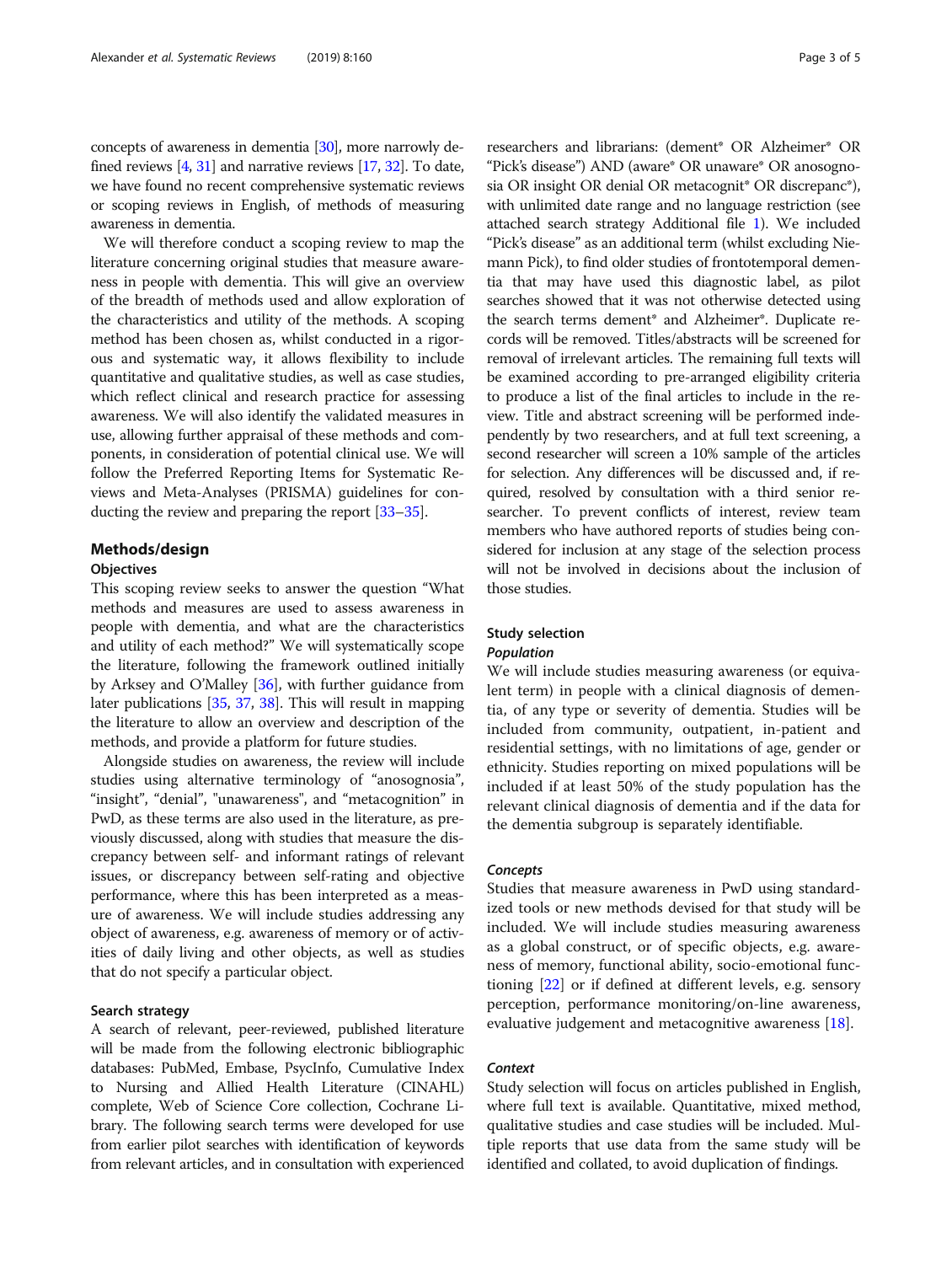- <span id="page-3-0"></span> Mild cognitive impairment or non-dementia diagnosis
- Information regarding dementia participants is not separately identifiable
- Did not measure awareness construct in people with dementia
- Full text not readily available or not in English
- Review/editorials/letters to editor with no original findings
- Non-peer reviewed material
- Conference abstracts
- Errata/correction of no significance to required data

Exclusion decisions and characteristics of excluded studies will be recorded. The search findings will be summarised using a PRISMA flow diagram [[39\]](#page-4-0).

#### Data extraction and mapping results

Standard information, agreed in team discussions after earlier pilots of data retrieval, will be recorded for each included study and charted according to key characteristics. A database will be used to record findings and may be refined during the review process.

# Collating, summarising and reporting results

Overall results will be tabulated according to the method used and population studied, including diagnosis and severity of dementia, setting, type of study and definitions used and object of awareness studied. This will show the breadth of methods used, leading to a basic numerical summary. In keeping with published scoping review guidance [\[36](#page-4-0)–[38\]](#page-4-0), we will not formally assess quality of included studies. Themes will be explored, with a focus on describing the characteristics and utility of the methods, and identifying standardized tools, in keeping with the research objectives. This will be an iterative process, leading to a narrative report of the findings. Consultation with experts in the field will be considered at this stage, to add validity to the findings and help inform future research.

# Dissemination and ethics

The completed review will be written up and submitted for journal publication. In addition, preliminary findings will be presented as a conference poster. Ethical approval is not required for this study.

# **Discussion**

This scoping review will provide an overview of the methods used to measure awareness in people with dementia, allowing comparison of the methods and recognition of gaps in research. It will also identify validated

measures, to allow further appraisal of the properties of these measures or components, in consideration of potential clinical use. Acknowledging gaps in research, and strengths and limitations of methods employed, will help direct further research in this area.

# Additional file

[Additional file 1:](https://doi.org/10.1186/s13643-019-1078-5) Search strategy used for Embase and PsycInfo. (PDF 85 kb)

#### Abbreviations

CINAHL: Cumulative Index to Nursing and Allied Health Literature; PRISMA: Preferred Reporting Items for Systematic Reviews and Meta-Analyses; PwD: People with dementia

#### Acknowledgements

The authors would like to acknowledge the contribution of Nicholas Luscombe and Jason Weetch who assisted in title screening and full text screening of articles for the review.

#### Authors' contributions

CMA was responsible for drafting the protocol and developing the search strategy; will perform title screening, full text screening, data extraction, mapping of the results, analysis and interpretation of findings and drafting of the manuscript; and is the guarantor. AM provided support for developing the search strategy, and advice on title screening and full text screening, and review of the protocol. SS and LC developed the concept for the review and advised on the protocol. All co-authors will advise on the interpretation of results, contribute to the critical revision of the manuscript and approve the final article. All authors read and approved the final manuscript.

#### Funding

CMA is supported by a clinical training fellowship funded by Alzheimer's Society and the University of Exeter. The funding body has had no involvement in the design or conduct of this study or preparation of the manuscript.

#### Availability of data and materials

Data sharing is not applicable to this article as no datasets will be generated or analysed during the current study. Search strategy for Embase and PsycInfo available in Additional file 1.

#### Ethics approval and consent to participate

Not applicable.

# Consent for publication Not applicable.

#### Competing interests

The authors declare that they have no competing interests.

#### Author details

<sup>1</sup>REACH: The Centre for Research in Ageing and Cognitive Health, College of Medicine and Health, University of Exeter, South Cloisters, St Luke's Campus, Exeter EX1 2LU, UK. <sup>2</sup>REACH: The Centre for Research in Ageing and Cognitive Health, School of Psychology, University of Exeter Medical School and College of Life and Environmental Sciences, St Luke's Campus, Exeter EX1 2LU, UK. <sup>3</sup>Psychology, College of Life and Environmental Sciences University of Exeter, Washington Singer Laboratories, Streatham Campus, Exeter EX4 4QG, UK.

#### Received: 2 April 2019 Accepted: 24 June 2019 Published online: 04 July 2019

#### References

1. World Health Organization. International statistical classification of diseases and related health problems (11th Revision). Retrieved from [https://icd.who.](https://icd.who.int/browse11/l-m/en) [int/browse11/l-m/en.](https://icd.who.int/browse11/l-m/en) 2018. Accessed 28 Mar 2019.